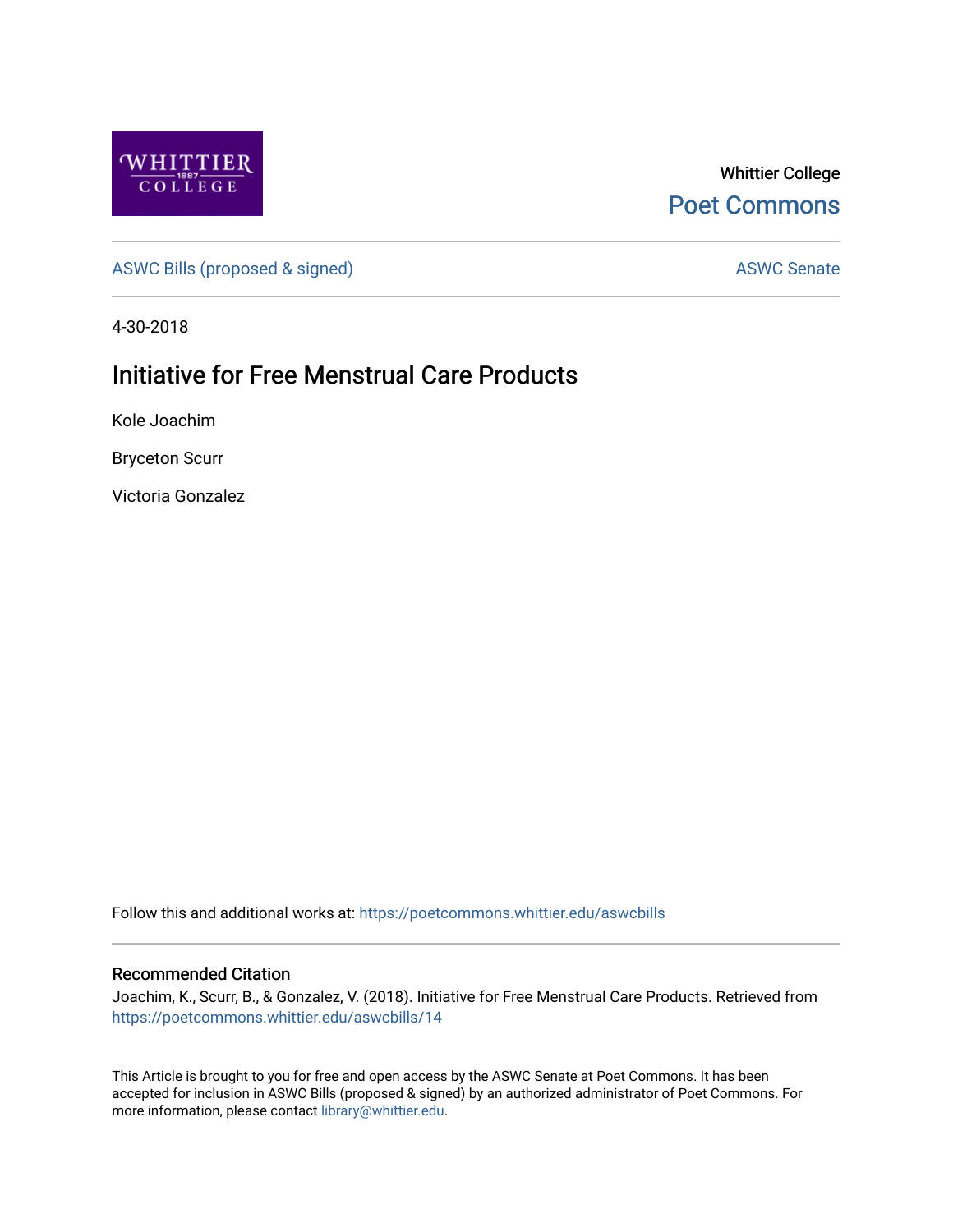## **Initiative for Free Menstrual Care Products**

Director Kole Joachim, President Bryceton Scurr, Senator Victoria Gonzalez

WHEREAS, one of the Four C's of Whittier College is Community stating, "The right to a healthy physical and social environment that fosters (and never impedes) intellectual, emotional, and spiritual growth."

WHEREAS, The ASWC Senate is actively pursuing the availability of menstrual care products (e.g. tampons, pads) on campus for primarily emergency use.

WHEREAS, The Whittier College Health & Wellness Center states menstrual care products are available in their office by the entrance and usage is low.

WHEREAS, Whittier College yields a 56% female demographic at the time of this publication.

WHEREAS, Whittier College offers free contraceptives on campus.

WHEREAS, the Housing and Residential Life Mission Statement states a dedication to student health and solutions to challenges faced by the Whittier College Community.

WHEREAS, Cal Lutheran has run campus tampon drives in order to donate to women's shelters and in order to draw attention to the tampon tax.

WHEREAS, An Occidental Student gained public fame as he was recognized by many national news corporations such as CNN and the Cosmopolitan for providing free tampons to females on campus.

WHEREAS, Pomona College partnered with Diva International Corp. to provide free access to menstrual products on campus.

WHEREAS, University of La Verne had previously supplied women with menstrual care products in the female restrooms.

WHEREAS, the ASWC Mission Statement states the importance of promoting the best interests of students.

LET IT BE RESOLVED, that ASWC Senate contributes up to 3.5% of Senate's semesterly budget in order to provide free menstrual care products in all academic buildings, campus centers, and residence halls on campus, beginning Fall, 2018.

LET IT BE FURTHER RESOLVED that Whittier College contribute up to \$500 for the purchase of one ASI Surface Mounted Tampon and Napkin Dispenser - or a similar machine - to be installed in one female or gender neutral restroom on campus, per semester, beginning Fall, 2018.

LET IT BE FURTHER RESOLVED that Whittier College distribute the menstrual care products via WC Facilities Department to restock machines akin to refilling stalls for toilet paper,

THEREFORE, LET IT FINALLY BE RESOLVED, that a copy of this initiative be sent to the following people: